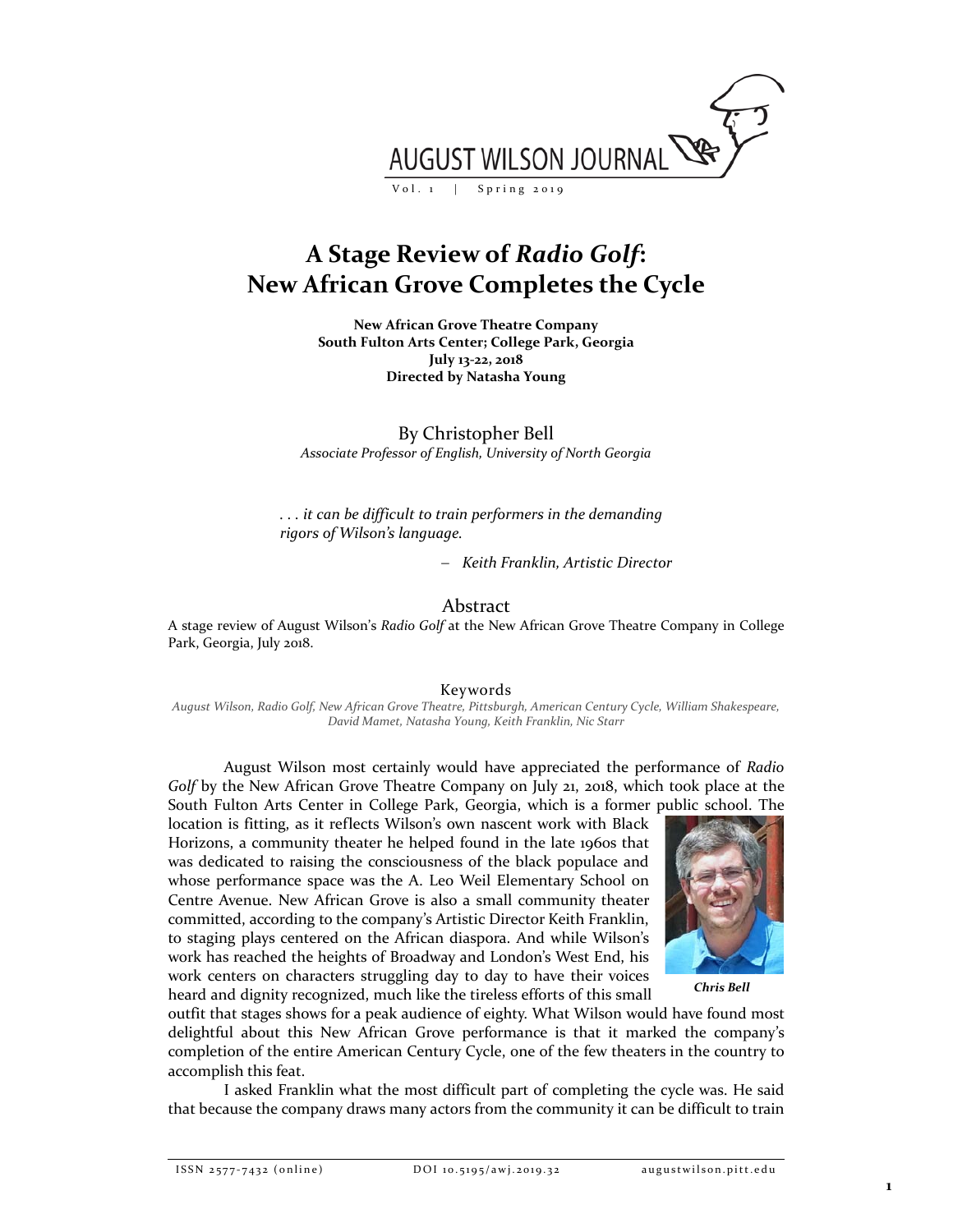Vol. 1 | Spring 2019

performers in the demanding rigors of Wilson's language. These performers are in some ways more obligated to that aspect of the playwright's work, as the set and costuming are constrained by a limited budget, not to mention the South Fulton Arts Center stage is tiny. The director for this production, Natasha Young, also points out with a chuckle that the actors' compensation is meager, not even "What would allow anyone to go on a shopping spree." These actors and the crew are truly dedicated to bringing August Wilson's voice to the community and that dedication was evident in the production.

It's the connection to the characters, a community of people forgotten by the city of Pittsburgh and largely unknown to the world outside the city, that New African Grove captured in its performance of *Radio Golf.* When asked what was most satisfying about completing the American Century Cycle, Young said it was "the joy of knowing that we have provided a service to the community." That service is honoring the legacy of August Wilson, himself a fifteen-year-old high school dropout who eventually left the troubled streets of his youth to become one of America's great playwrights, but took the mostly ignored members of the Hill District community with him and put them on stage.

As noted, the New African Grove performers showed great care for Wilson's work. Nic Starr in particular stood out as Sterling, playing the role with an abundance of humor. When needed, however, the actor, a physically imposing man, convinces the audience that Sterling is a threat to Harmond and Roosevelt, two businessmen whose current venture includes a plan to tear down a house they purchased illegally from its rightful owner, Old Joe Barlow. When Sterling learns of this plan, Starr turns off the charm and becomes threatening, bearing down on the other characters: "If you fuck with Mr. Barlow's house . . . if you move one goddam pebble . . . you gonna have to answer to me on the battlefield." As the lights come down on the first act with these lines, the audience audibly exhaled, clearly moved by Starr's sudden turn in demeanor.

Sterling's main target becomes Roosevelt, and Paris Crayton plays the latter character how Wilson draws him, as an overly ambitious businessman who only cares about how much money he can stack in a metaphorical wheelbarrow. Roosevelt has some of the most unseemly lines in Wilson's drama, such as his dressing down of Sterling, after the latter accuses of Roosevelt of holding back the black community by not giving back to it, despite his obvious means to do so: "It's not my fault your daddy's in jail, your mama's on drugs, your little sister's pregnant and the kids don't have any food 'cause the welfare cut off the money . . . Get up off your ass . . . quit stealing . . . get a job . . . pay your taxes." While none of these things are true for Sterling and are horrific sweeping generalizations of the black community itself, Crayton delivered them as needed, with the conviction of the character himself, one who glances at a person once and believes he can tell the individual's entire history.

In the middle of the fray stands Franklin, the aforementioned artistic director of New Grove, who plays Harmond, the play's protagonist. An ambitious man, Harmond seeks to revitalize the run-down Hill District with his business plan, while simultaneously running for mayor. Ultimately, Harmond decides neither the commercial venture or mayoral candidacy is worth more than Old Joe being allowed to keep his house. Although Franklin plays Harmond as initially bewildered as he loses control of his business and political aspirations, he later turns decidedly defiant. When Roosevelt tells Harmond he plans to purchase the controlling stake in Bedford Hills and will use a white man's financial backing as a silent partner, Harmond calls Roosevelt, a lifelong friend, "The shuffling, grinning nigger in the woodpile." Franklin perfectly captures the character's disgust. The actor also convincingly shows that Harmond is a changed man at the end of the play, one who relishes the opportunity to stand with a group of local activists, led by Sterling, protesting the imminent destruction of Old Joe's House.

New African Grove's performance of *Radio Golf* was splendid. More importantly, that the production served as the company's completion of August Wilson's American Century Cycle seems fitting. The play stresses that black leaders are needed to fight for the